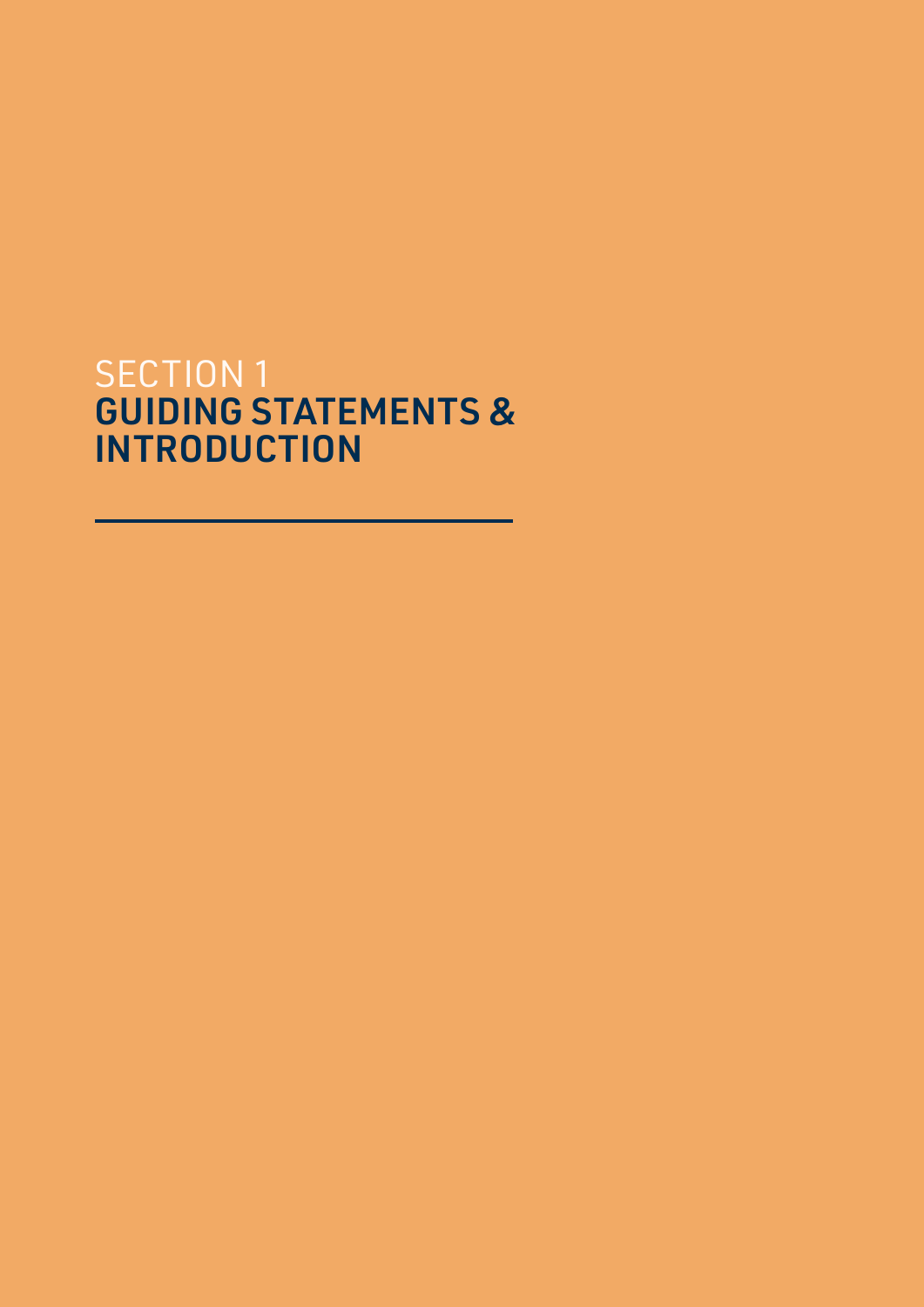# GUIDING STATEMENTS & INTRODUCTION

# 1.1 ISL Qatar Mission Statement

At ISL Qatar we believe that our Mission Statement should begin with our reason for being, our 'why':

# **WHY**

We are committed to developing a passion for life and learning that leads to the betterment of the world in which we live.

## **HOW**

We aim to foster creativity, empathy, integrity and resilience, founded on respect for self, for others and for the environment.

## **WHAT**

We strive to maintain a diverse community of learners that promotes, nurtures and celebrates individual growth, talent and mastery within a culture of collaboration.

# 1.2 IB Mission Statement

The International Baccalaureate (IB) aims to develop inquiring, knowledgeable and caring young people who help to create a better and more peaceful world through intercultural understanding and respect. To this end, the organization works with schools, governments and international organizations to develop challenging programmes of international education and rigorous assessment. These programmes encourage students from across the world to become active, compassionate and lifelong learners who understand that other people, with their differences, can also be right.

# 1.3 ISL Qatar Core Values

The ISL educational philosophy is based on the following core values and applies to our students, teaching and administrative staff:

- a commitment to the acquisition of knowledge and the achievement of personal potential
- the pursuit of excellence in all areas of activity and effort
- respect of self and others including the recognition of the uniqueness of each individual
- social and civic responsibility which seeks to explore and promote the common good and values, social justice, cultural diversity and the emotional and physical well-being of others
- concern and respect for the natural and cultural environment.

# 1.4 ISL Qatar Profile

We have further elaborated our mission statement and values into the ISL Qatar Profile that indicates the attitudes and attributes we aim to encourage and develop in all members of the school community.

| <b>ISL Qatar Profile Developing Global Citizens, Striving for Excellence</b> |                                                                                        |
|------------------------------------------------------------------------------|----------------------------------------------------------------------------------------|
| <b>Balanced</b><br>Caring<br>Committed<br>Communicator<br>Courageous         | Inquirer<br>Knowledgeable<br>Open-minded<br>Principled<br>Reflective<br><b>Thinker</b> |

The ISL Qatar Profile:

- makes an explicit link between the mission statement and what we do in practice
- identifies the expectations we have of all members of the community
- demonstrates the attitudes and attributes we are aiming to develop in students
- indicates that we are aiming for excellence in all areas
- links the teaching programmes to the mission statement, and becomes an explicit part of those programmes
- drives our assessment policy.

There are eleven sections in the ISL Qatar Profile reflecting the different attitudes and attributes that we regard as important in developing our students (and other members of our community) as global citizens.

## **COMMUNICATOR**

We express ourselves confidently and creatively in more than one language and in many ways. We collaborate effectively, listening carefully to the perspectives of other individuals and groups.

#### INQUIRER

We nurture our curiosity, developing skills for inquiry and research. We know how to learn independently and with others. We learn with enthusiasm and sustain our love of learning throughout life.